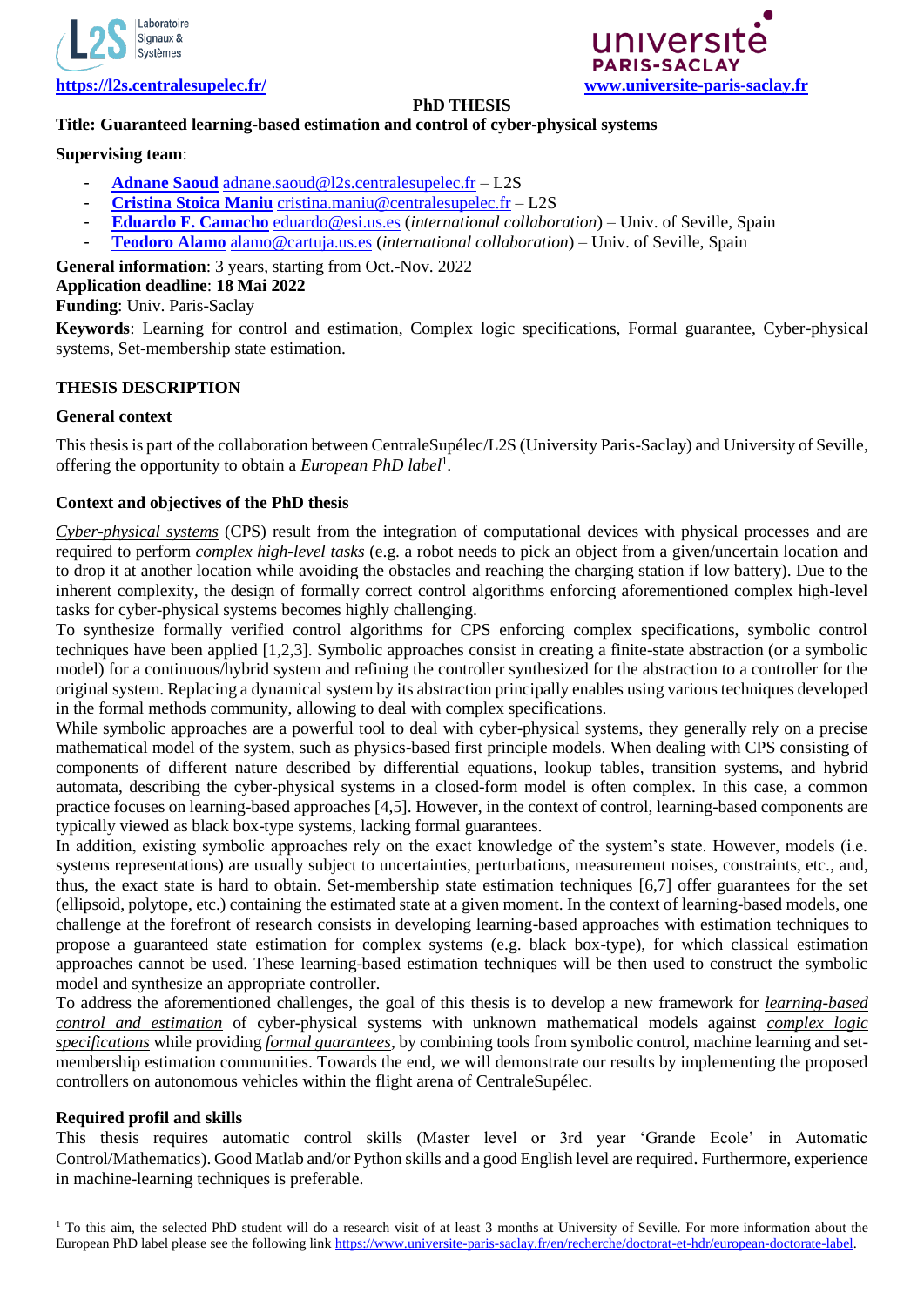#### **Acquired knowledge and skills during this PhD thesis**

The proposed subject should allow acquiring solid knowledge in Artificial Intelligence, control and estimation of cyberphysical systems. The knowledge acquired in this direction will provide an opening to several areas which are currently at the forefront of research, providing the possibility for future employment both in the academic and industrial sectors. During various professional training activities throughout the thesis, the PhD candidate will be able to acquire numerous transversal skills (e.g. pedagogical skills, scientific integrity and ethical skills, etc.). Teaching (tutorials, laboratory practice, projects, etc.) at CentraleSupélec is strongly encouraged, allowing the PhD candidate to acquire solid skills in pedagogy that will be useful for a possible academic career. Participation in international, national and local conferences will highlight the PhD student's scientific results and will allow increasing the PhD candidate's professional network. In addition, this thesis offers an international friendly working environment, permitting to develop multi-language communication skills and offering the opportunity to obtain a European PhD label.

# **Bibliography:**

[1]-P. Tabuada, "Verification and control of hybrid systems: a symbolic approach*"*, Springer Science&Business Media, 2009.

[2]-C. Belta, Y. Boyan, A.G. Ebru, "Formal methods for discrete-time dynamical systems*",* Springer International Publishing, 2017.

[3]-**A. Saoud**, A. Girard, L. Fribourg. "*Contract-based design of symbolic controllers for safety in distributed multiperiodic sampled-data systems*", IEEE Transactions on Automatic Control, 2020.

[4]-A. Devonport, **A. Saoud**, M. Arcak, "Symbolic abstractions from data: a PAC learning approach", IEEE Conference on Decision and Control, 2021.

[5]-K. Hashimoto, **A. Saoud**, M. Kishida, T. Ushio, D. Dimarogonas, "Learning-based symbolic abstractions for nonlinear control systems", *submitted to Automatica 2021*-arXiv:2004.01879.

[6]-V.T.H. Le, **C. Stoica**, **T. Alamo**, **E.F. Camacho**, D. Dumur, "Zonotopic guaranteed state estimation for uncertain systems", Automatica, 2013.

[7]-V.T.H. Le, **C. Stoica**, **T. Alamo**, **E.F. Camacho**, D. Dumur, "Zonotopes: From guaranteed state estimation to control", ISTE Ltd and John Wiley & Sons, 2013.

| <b>Contact:</b>                   | <b>Cristina STOICA MANIU</b><br>cristina.maniu@centralesupelec.fr<br>$+33169851378$               | <b>Adnane SAOUD</b><br>adnane.saoud@12s.centralesupelec.fr<br>$+33169851385$ |
|-----------------------------------|---------------------------------------------------------------------------------------------------|------------------------------------------------------------------------------|
| <b>Application on www.adum.fr</b> | CV, cover letter, recommendation letter, and engineering and Master's official<br>transcripts     |                                                                              |
| <b>Application deadline:</b>      | 18 Mai 2022                                                                                       |                                                                              |
| <b>Locations (Paris region)</b>   | L2S, CentraleSupélec, Université Paris-Saclay<br>3 rue Joliot Curie, 91190 Gif-sur-Yvette, France |                                                                              |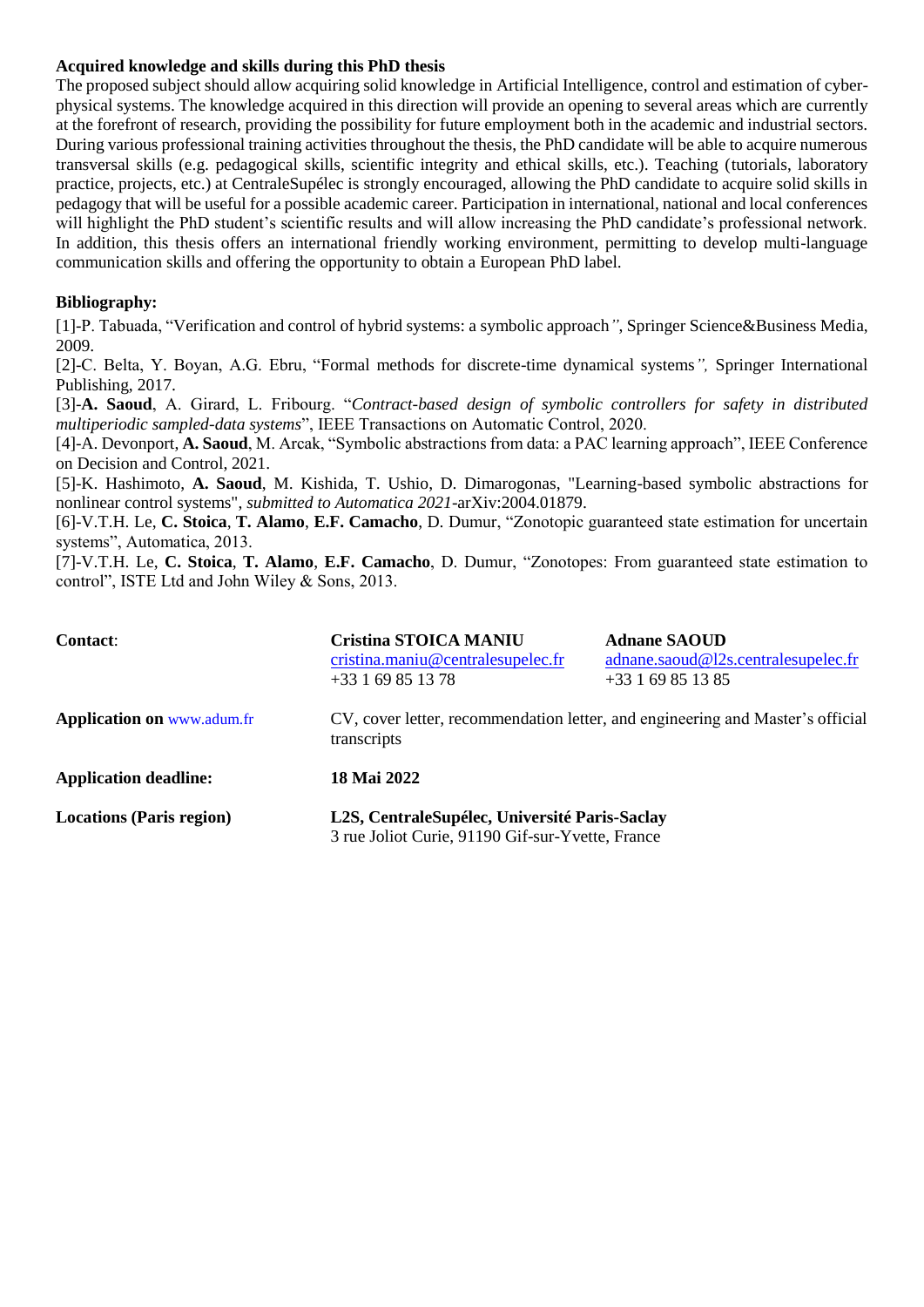



## **PROPOSITION DE SUJET DE THESE**

## **Titre : Techniques à base d'apprentissage avec garanties pour l'estimation et la commande de systèmes cyberphysiques**

## **Equipe d'encadrement** :

- **[Adnane Saoud](https://sites.google.com/view/adnanesaoud/)** [adnane.saoud@l2s.centralesupelec.fr](mailto:adnane.saoud@l2s.centralesupelec.fr) (*co-encadrant*) L2S
- **[Cristina Stoica Maniu](https://l2s.centralesupelec.fr/u/maniu-cristina/)** [cristina.maniu@centralesupelec.fr](mailto:cristina.maniu@centralesupelec.fr) (*directeur de thèse*) L2S
- **[Eduardo F. Camacho](https://scholar.google.com.ar/citations?user=RuDBp0UAAAAJ&hl=en)** [eduardo@esi.us.es](mailto:eduardo@esi.us.es) (*collaboration internationale*) Univ. Séville, Espagne
- **[Teodoro Alamo](https://scholar.google.com.ar/citations?user=W3ZDTkIAAAAJ&hl=en)** [alamo@cartuja.us.es](mailto:alamo@cartuja.us.es) (*collaboration internationale*) Univ. Séville, Espagne

**Durée de la thèse** : 3 ans, à partir d'Octobre-Novembre 2022

**Financement :** contrat doctoral Université Paris-Saclay

#### **Date limite de candidature : 18 Mai 2022**

**Mots clés** : Apprentissage pour la commande et l'estimation, Spécifications logiques complexes, Garanties formelles, Systèmes cyber-physiques, Estimation ensembliste d'état.

# **DESCRIPTIF ET APPORT DU TRAVAIL DE THÈSE**

#### **Contexte de recherche**

-

Cette thèse s'inscrit dans le cadre d'une collaboration entre CentraleSupélec/L2S (Université Paris-Saclay) et le Département d'Ingénierie des Systèmes et d'Automatique de l'Université de Séville. La possibilité d'obtenir un *label* « *Doctorat Européen* » 2 est envisagée.

## **Contexte et objectifs de la thèse**

Les *systèmes cyber-physiques* (CPS) résultent de l'intégration de dispositifs informatiques avec des processus physiques et sont nécessaires pour effectuer des *tâches complexes de haut niveau* (par exemple, un robot qui doit prendre un objet à un endroit donné/incertain et le déposer à un autre endroit tout en évitant des obstacles, ainsi qu'atteindre la borne de recharge si la batterie est faible). En raison de la complexité inhérente, la conception d'algorithmes de commande formellement corrects et permettant d'atteindre des spécifications complexes de haut niveau pour le système cyberphysique devient très difficile.

Pour synthétiser des algorithmes de commande formellement vérifiés pour les CPS avec des spécifications complexes, les techniques de commande symbolique ont été appliquées [1,2,3]. Les approches symboliques consistent à créer une abstraction à états finis (ou un modèle symbolique) pour un système continu/hybride et à raffiner le correcteur synthétisé pour l'abstraction en un correcteur pour le système d'origine. Remplacer un système dynamique par son abstraction permet principalement d'utiliser diverses techniques développées dans la communauté des méthodes formelles, permettant de traiter des spécifications complexes.

Bien que les approches symboliques soient un outil puissant pour traiter les systèmes cyber-physiques, elles reposent généralement sur un modèle mathématique précis du système, tel que les modèles basés sur le principe fondamentale de la dynamique. Lorsqu'il s'agit de CPS constitués de composants de nature différente décrits par des équations différentielles, des tables de correspondance, des systèmes de transition et des automates hybrides, décrire le modèle explicite du système cyber-physique est souvent complexe. Dans ce cas, une pratique courante se concentre sur les approches basées sur l'apprentissage [4,5]. Cependant, dans le contexte de l'automatique, les composants fondés sur l'apprentissage sont généralement considérés comme des systèmes de type boîte noire, dépourvus de garanties formelles. De plus, les approches symboliques existantes reposent sur la connaissance exacte de l'état du système. Cependant, les modèles (c'est-à-dire les représentations de systèmes) sont généralement soumis à des incertitudes, des perturbations, des bruits de mesure, des contraintes, etc. et donc l'état exacte est difficile à obtenir. Les techniques d'estimation ensemblistes [6,7] offrent des garanties pour l'ensemble (ellipsoïde, polytope, etc.) contenant l'état estimé à un instant donné. Dans le cadre des modèles fondés sur l'apprentissage, un défi à la pointe de la recherche consiste à développer des approches basées sur l'apprentissage avec des techniques d'estimation pour proposer une estimation d'état garanti pour des systèmes complexes (type boîte noire par exemple), pour lesquels les approches d'estimation classiques ne peuvent pas être utilisées. Ces techniques d'estimation à base d'apprentissage seront utilisées pour la construction du modèle symbolique et la synthèse d'un correcteur approprié.

Pour relever les défis susmentionnés, l'objectif de cette thèse est de développer un nouveau cadre de *commande et d'estimation basées sur l'apprentissage* de systèmes cyber-physiques avec des modèles mathématiques inconnus par rapport à des *spécifications logiques complexes* tout en offrant des *garanties formelles*, en combinant des outils de

<sup>&</sup>lt;sup>2</sup> Dans ce but, un séjour de recherche de minimum 3 mois à l'Université de Séville sera effectué (pour plus d'informations, voir le lien suivant [https://www.universite-paris-saclay.fr/recherche/doctorat-et-hdr/label-doctorat-europeen\)](https://www.universite-paris-saclay.fr/recherche/doctorat-et-hdr/label-doctorat-europeen).